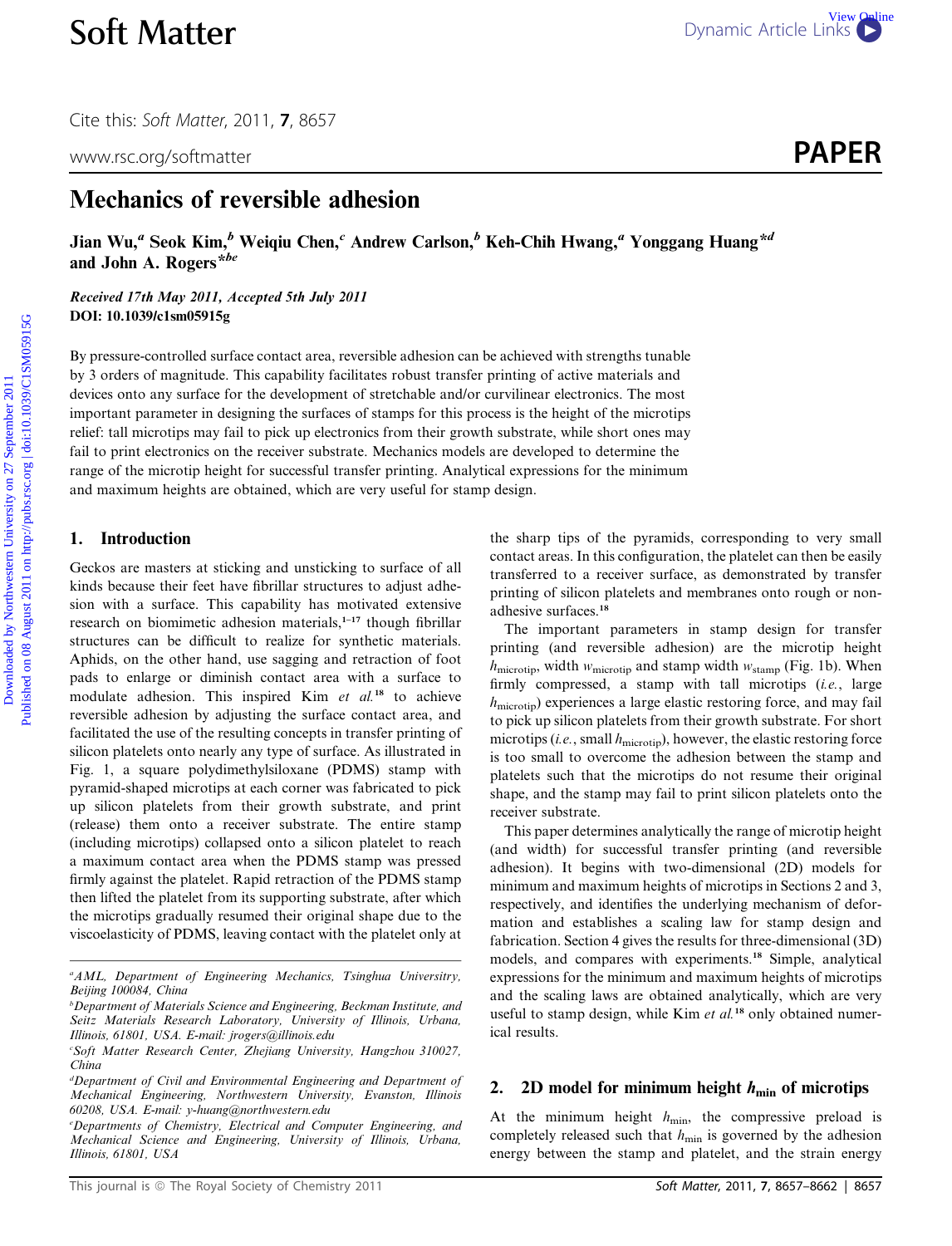

Fig. 1 (a) Implementation of elastomeric, microtip adhesive surface in a stamp for deterministic assembly by transfer printing. (b) Elastomeric, microtip adhesive surface consisting of four features of microtip relief on the surface of square post.



Fig. 2 A schematic diagram for the 2D model: (a) original stamp and (b) collapsed stamp.

 $U_{\text{collapse}}$  due to stamp collapse onto the platelet. Fig. 2 shows the 2D model for  $h_{\text{min}}$ ; the stamp has microtips on a flat post; the microtips have height  $h_{\text{microtip}}$ , width  $w_{\text{microtip}}$ , tip radius  $R_{\text{microtip}}$ , and spacing which equals the stamp width  $w_{\text{stamp}}$ . The post collapses onto the platelet over a length  $2cw_{\text{stamp}}$  due to adhesion, where 2c represents the percentage of collapse on the stamp surface. The total potential energy is

$$
U_{\text{total}} = U_{\text{collapse}} - 2\epsilon w_{\text{stamp}} \gamma,\tag{1}
$$

where  $\gamma$  is the work of adhesion. Huang *et al.*<sup>19</sup> obtained the strain energy accounting for the large elastic mismatch between the PDMS stamp and silicon platelet, as

$$
U_{\text{collapse}} = \frac{\overline{E}h_{\text{microtip}}^2}{2} \frac{K(2c)}{K(\sqrt{1-4c^2})}
$$
(2)

for a small tip radius  $R_{\text{microtip}} \ll w_{\text{stamp}}$ , where  $\bar{E} = 4E/3$  is the plane-strain modulus of the stamp (and  $E$  is the Young's modulus), and  $K$  is the complete elliptic integral of first kind. The above equation is modified to account for the finite stamp width as (see Appendix for details)

$$
U_{\text{collapse}} = \frac{1}{1.07 \ln \left(\frac{W_{\text{stamp}}}{R_{\text{microtip}}}\right) - 1.90} \frac{\overline{E}h_{\text{microtip}}^2}{2} \frac{K(2c)}{K\left(\sqrt{1 - 4c^2}\right)}.
$$
\n(3)

The percentage of collapse  $2c$  is determined by minimizing the total potential energy  $dU_{\text{total}}/dc = 0$ , which gives

$$
\frac{\mathrm{d}}{\mathrm{d}c} \left[ \frac{K(2c)}{K\left(\sqrt{1-4c^2}\right)} \right] = \left[ 1.07 \ln \left( \frac{w_{\text{stamp}}}{R_{\text{microtip}}} \right) - 1.90 \right] \frac{4\gamma w_{\text{stamp}}}{\overline{E}h_{\text{microtip}}^2};\tag{4}
$$

therefore c depends on  $R_{\text{microtip}}/w_{\text{stamp}}$  and the ratio of adhesion energy to strain energy due to collapse,  $4\gamma w_{\text{stamp}}/\bar{E}h^2_{\text{microtip}}$ .<br>The total potential energy  $I_L$  is equal to also depends on The total potential energy  $U_{total}$  in eqn (1) also depends on  $R_{\text{microtip}}/w_{\text{stamp}}$  and  $4\gamma w_{\text{stamp}}/\bar{E}h_{\text{microtip}}^2$ .<br>The minimal beight  $h_{\text{max}}$  of microtin

The minimal height  $h_{\text{min}}$  of microtips is reached when  $U_{\text{total}}$ equals the energy without stamp collapse nor adhesion, and the latter is zero. For  $h_{\text{microtip}} > h_{\text{min}}$ ,  $U_{\text{total}}$  is positive such that the stamp does not collapse onto the platelet upon complete release of the compressive preload. This gives the minimum height of microtips as

$$
h_{\min} \approx \sqrt{\left[1.52 \ln \left(\frac{w_{\text{stamp}}}{R_{\text{microtip}}}\right) - 2.69\right] \frac{\gamma w_{\text{stamp}}}{\overline{E}}}. \tag{5}
$$

It is linearly proportional to the square root of stamp width, adhesion energy, and reciprocal of stamp modulus, and also depends on the microtip radius.

# 3. 2D model for maximum height  $h_{\text{max}}$  of microtips

At the maximum height  $h_{\text{max}}$  the stamp may fail to pick up the platelet because the collapsed stamp starts to delaminate from the silicon platelet upon rapid retraction of the stamp, which is equivalent to a reversal of the (compressive) preload  $P/w_{\text{stamp}}$ (force per unit width in the 2D model). The gap between the stamp and platelet can be modeled as two cracks near free edges (Fig. 2b). The crack tip energy release rate, accounting for large elastic mismatch between the PDMS stamp and silicon platelet, is obtained analytically in the Appendix as

$$
G = \frac{0.415}{1.07 \ln \left(\frac{w_{\text{stamp}}}{w_{\text{microtip}}}\right) - 0.42} \frac{\overline{E}h'^2}{w_{\text{stamp}}},\tag{6}
$$

where  $h'$  is the reduced height of microtips due to the preload  $P$ . At the maximum height  $h_{\text{max}}$  of microtips the energy release rate reaches the work of adhesion  $\gamma$  such that the collapsed stamp delaminates from the platelet. This gives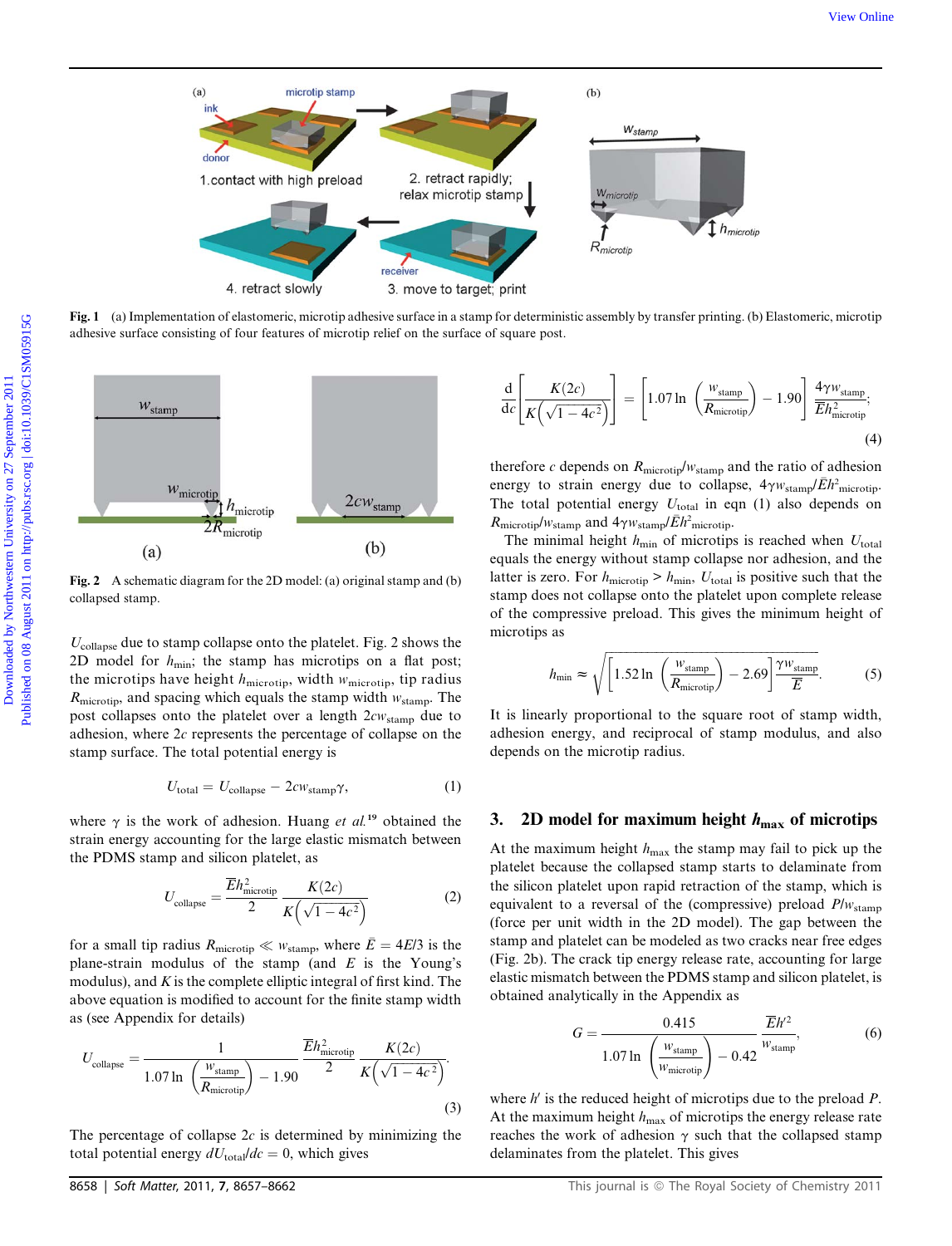$$
h' = 1.55 \sqrt{\left[1.07 \ln \left(\frac{w_{\text{stamp}}}{w_{\text{microtip}}}\right) - 0.42\right] \frac{\gamma w_{\text{stamp}}}{\overline{E}}}. \tag{7}
$$

In the following  $h'$  is related to the microtip height  $h_{\text{microit}}$ , which, together with the above equation, then gives  $h_{\text{max}}$ .

Once the post collapses onto the platelet, further increase in P reduces the crack tip energy release rate (or equivalently the stress intensity factor), but the post-platelet contact area does not change until the energy release rate reaches zero, after which the contact area increases with the preload, and crack length decreases, *i.e.* "zipping of the interface". Vanishing of the crack tip stress intensity factor gives (see Appendix for details)

Finite-deformation analysis of microtips gives  $h'$  in terms of the force  $F_{\text{microtip}}$  in each microtip by (see Appendix for details)

$$
\frac{h'}{h_{\text{microtip}}} = \int_{0}^{1} \exp \left\{ \frac{F_{\text{microtip}}}{\overline{E} w_{\text{stamp}} \left[ w_{\text{microtip}} x + 2 R_{\text{microtip}} (1 - x) \right]} \right\} dx. \tag{9}
$$

Force equilibrium relates  $F_{\text{microtip}}$  to the preload P by

$$
2F_{\text{microtip}} + F_{\text{post}} = -P \tag{10}
$$

where  $F_{\text{post}}$  is the force on the collapsed post, and is obtained in the Appendix as

$$
F_{\text{post}} = \frac{E_{W_{\text{stamp}}} h'}{1.07 \ln \left(\frac{w_{\text{stamp}}}{w_{\text{microtip}}}\right) - 0.42} \frac{K(2c_{\text{max}})}{K(\sqrt{1 - 4c_{\text{max}}^2})}
$$

$$
- 2P\left[\sqrt{c_{\text{max}}(1 + 2c_{\text{max}})} - c_{\text{max}}\right].
$$
(11)

Elimination of h',  $F_{\text{microtip}}$  and  $F_{\text{post}}$  from eqn (8)–(11) gives

*K* = 1.55
$$
\sqrt{\left[1.07 \ln \left(\frac{W_{\text{stamp}}}{W_{\text{intorobj}}}\right) - 0.42\right] \frac{W_{\text{stamp}}}{E}}{E}
$$
  
\nIn the following *N* is related to the microtip height  $h_{\text{microity}}$  (7) For the  $F_{\text{microity}}$  in each microtip by (see Appendix for details)  
\nIn the following *N* is related to the microtip height  $h_{\text{microity}}$  (8) 
$$
\frac{h}{h_{\text{microity}}} = \int_{0}^{L} \exp \left\{\frac{F_{\text{microity}}}{E_{W_{\text{stamp}}}\left[m_{\text{interiority}} + 2R_{\text{microity}}(1 - x)\right]}\right\} dx
$$
 (9) which, together with the above equation, then gives  $h_{\text{max}}$ .  
\nOnce the post-plastic cluster, further increase in  
\n*P* reduces the crack tip energy release rate (or equivalently the  
\nstress intensity factor), but the post-plateed contact area does not change will the range of the interference. The  
\nwhich the contact area increases with the predod, and crack  
\nthe red to the green's tree, and the red  
\nlength decreases, *i.e.* "zipping of the interface". Vanishing of  
\nthe crack tip stress intensity factor gives (see Appendix for  
\nthe crack tip stress intensity factor gives (see Appendix for  
\n
$$
F_{\text{post}} = \frac{F_{\text{tw}}}{F_{\text{post}}}
$$

$$
F_{\text{post}} = \frac{F_{\text{tw}}}{\left[1.07 \ln \left(\frac{W_{\text{atamp}}}{W_{\text{inovrop}}}\right) - 0.42} \frac{K(\sqrt{1 - 4c_{\text{max}}})}{K(\sqrt{1 - 4c_{\text{max}}})}
$$
(11)  
\nElimination of *N*,  $F_{\text{microity}}$  and  $F_{\text{post}}$  from eqn (8)–(11) gives  
\n
$$
-\int_{0}^{L} \exp \left[\frac{1 + 2c_{\text{max}} - 2\sqrt{c_{\text{max}}(1 + 2c_{\text{max}})}{1.07 \ln \left(\frac{W_{\text{atamp}}}{W_{\text{microity}}}\right) - 0.42} \frac{F}{2E_{W_{\text{stamp}}}}\frac{V_{\text{camp}}}{W_{\text{microity}} +
$$

$$
\frac{1}{\sqrt{1.07 \ln\left(\frac{W_{\text{stamp}}}{W_{\text{microtip}}}\right) - 0.42}}
$$
\n
$$
\times \frac{\overline{E}h'}{2} \sqrt{\frac{\pi}{c_{\text{max}}W_{\text{stamp}}\left(1 - 4c_{\text{max}}^2\right)}} \frac{1}{K\left(\sqrt{1 - 4c_{\text{max}}^2}\right)}
$$
\n
$$
-\frac{P}{2} \sqrt{\frac{\pi(1 - 2c_{\text{max}})}{w_{\text{stamp}}^3}} = 0,
$$
\n(8)

Eqn (7) holds for the maximum height  $h_{\text{max}}$  of microtips. Its substitution into eqn (8) gives the equation for  $c_{\text{max}}$ 

$$
\sqrt{c_{\text{max}}(1 + 2c_{\text{max}})}(1 - 2c_{\text{max}}) K\left(\sqrt{1 - 4c_{\text{max}}^2}\right)
$$

$$
= 1.55 \frac{\sqrt{\gamma E} w_{\text{stamp}}^3}{P}.
$$
(13)

where  $2c_{\text{max}}$  is the maximum percentage of collapse for the preload  $P$ ; the first (positive) term on the left side of eqn  $(8)$  is the stress intensity factor due to post collapse of height  $h'$ , and the second (negative) term results from the compressive preload.

Its substitution into eqn (12) gives analytically the maximum height  $h_{\text{max}}$  of microtips aswhere  $c_{\text{max}}$  is obtained numerically from eqn (13). The maximum height of microtips scales with the square root of stamp width, adhesion energy, and reciprocal of

$$
h_{\max} = \frac{\sqrt{\left[2.57 \ln\left(\frac{W_{\text{stamp}}}{W_{\text{microtip}}}\right) - 1.01\right] \frac{\gamma w_{\text{stamp}}}{\overline{E}}}}{1 + 2c_{\max} - 2\sqrt{c_{\max}(1 + 2c_{\max})} + \frac{\sqrt{c_{\max}(1 + 2c_{\max})(1 - 2c_{\max})}}{\sqrt{1.07 \ln\left(\frac{W_{\text{stamp}}}{W_{\text{microtip}}}\right) - 0.42}} K(2c_{\max})}
$$
\n(14)\n
$$
\int_{0}^{1} \exp\left[\frac{-P}{2\overline{E}w_{\text{stamp}}}\right]
$$
\n
$$
w_{\text{microtip}}x + 2R_{\text{microtip}}(1 - x)
$$
\n(15)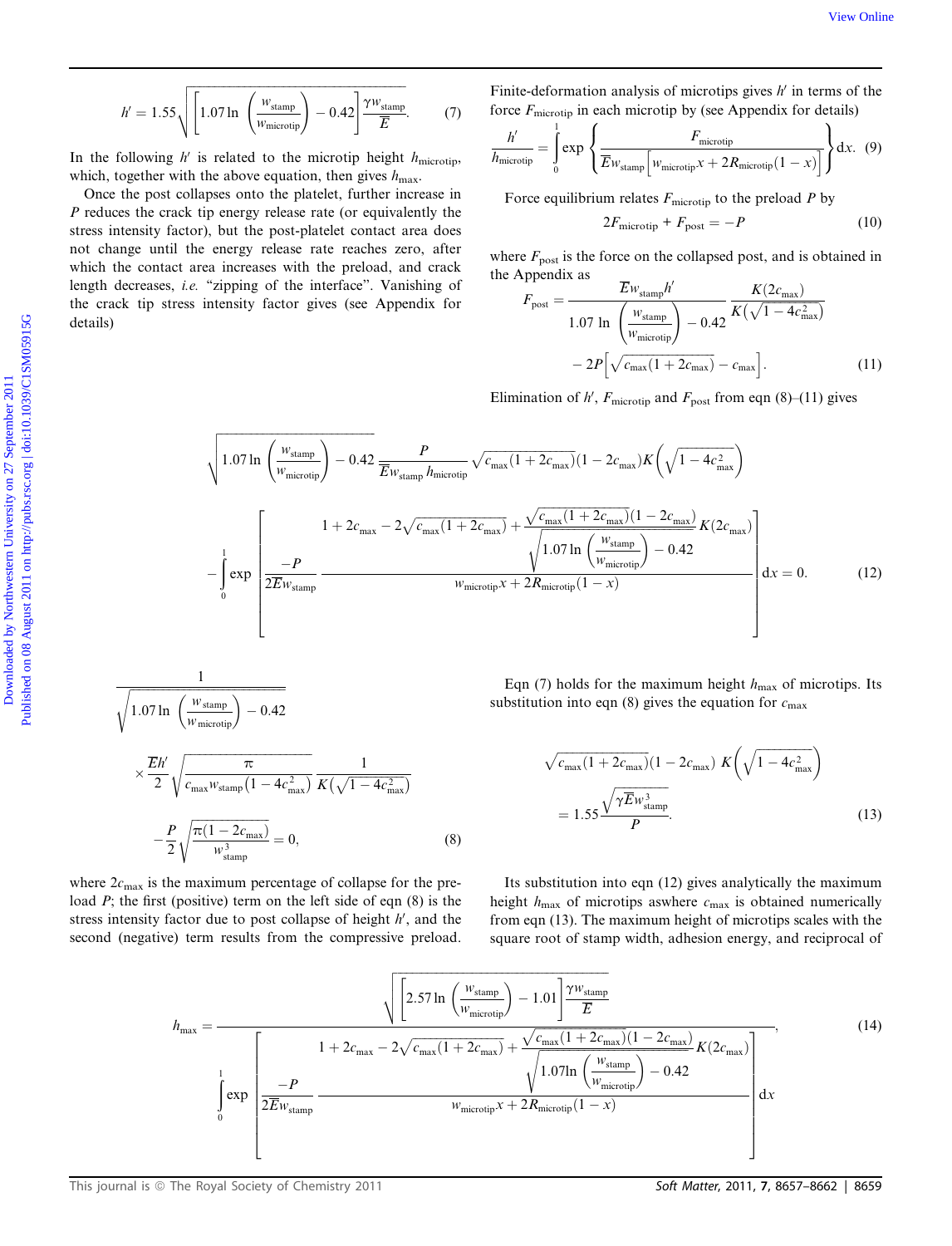

Fig. 3  $c_{\text{max}}$  versus the normalized preload  $P / \sqrt{\gamma E} w_{\text{stamp}}^3$  for 2D<br>accurate and approximate solutions, where  $2c$  is the maximum accurate and approximate solutions, where  $2c'_{\text{max}}$  is the maximum percentage of collapse, P is the preload,  $\gamma$  is the work of adhesion of the PDMS/silicon interface,  $\overline{E}$  is the plane-strain modulus of PDMS, and  $w_{\text{stamp}}$  is the stamp width.

stamp modulus, and also depends on the preload and microtip width and tip radius.

As shown in Fig. 3, eqn (13) has an excellent approximate solution obtained from the asymptotic analysis for  $P \gg \sqrt{\gamma E w_{\text{stamp}}^3},$ 

$$
1 - 2c_{\text{max}} = \frac{0.987\sqrt{\gamma \overline{E} w_{\text{stamp}}^3}}{P}.
$$
 (15)

Its substitution into eqn (14) then gives the analytical solution of the maximum height of microtips.

The analysis can be significantly simplified by approximating each microtip as a uniform column of equal height  $h_{\text{microtip}}$  and volume. For sharp microtips  $R_{\text{microtip}} \ll w_{\text{microtip}}$ , these give the equivalent width of the column  $w_{\text{microtip}}/2$ . Finite-deformation analysis of the column gives

$$
\frac{h'}{h_{\text{microtip}}} = \exp\left(\frac{2F_{\text{microtip}}}{\overline{E}w_{\text{stamp}}w_{\text{microtip}}}\right)
$$
(16)

to replace eqn (9). The maximum height of microtips is then simplified to

$$
h_{\text{max}} = \sqrt{\left[2.57 \ln \left(\frac{w_{\text{stamp}}}{w_{\text{microtip}}}\right) - 1.01\right] \frac{\gamma w_{\text{stamp}}}{\overline{E}}}
$$

$$
\times \exp\left\{ 0.494 \sqrt{\frac{\gamma w_{\text{stamp}}}{\overline{E}w_{\text{microtip}}^2}} \left[1 + \frac{2.08 + \ln \left(\frac{P}{\sqrt{\gamma \overline{E}w_{\text{stamp}}^3}}\right)}{1.07 \ln \left(\frac{w_{\text{stamp}}}{w_{\text{microtip}}}\right) - 0.42}\right] \right\},
$$
(17)

where eqn (15) and the asymptotic expansion of the complete elliptic integral of first kind  $K$  for relatively large preload  $P \gg \sqrt{\gamma E w_{\text{stamp}}^3}$  have been used. As shown in Fig. 4 for the work of adhesion  $\gamma = 0.155$  N m<sup>-1</sup> of the PDMS/silicon



Fig. 4 The normalized maximum height of microtips  $h_{\text{max}} / \sqrt{\gamma w_{\text{stamp}} / \overline{E}}$ versus the normalized preload  $P / \sqrt{\gamma E_{W_{\text{stamp}}^3}}$  for 2D accurate and approximate solutions.

interface, plane-strain modulus  $\bar{E} = 2.4$  MPa of PDMS, stamp width  $w_{\text{stamp}} = 100 \,\mu\text{m}$  and microtip width  $w_{\text{microtip}} = 18 \,\mu\text{m}$ , the analytical expression in eqn (17) is a very good approximation of the maximum height of microtips in eqn (14).

# 4. 3D models for minimum and maximum heights of microtips

Following the same approach as in Section 2 for 2D, Kim et al.<sup>18</sup> obtained the minimum height of microtips in 3D analysis, i.e., one pyramid-shaped microtip at each corner of the square post. The minimum height of microtips was given by (see ESI of ref. 18)

$$
h_{\min} \approx \sqrt{\left[3.04 \text{ ln} \left(\frac{w_{\text{stamp}}}{R_{\text{microtip}}}\right) - 4.44\right] \frac{\gamma w_{\text{stamp}}}{\overline{E}}}. \tag{18}
$$

Fig. 5 shows that the minimum height of microtips (normalized by  $\sqrt{\gamma w_{\text{stamp}}/\overline{E}}$  decreases slowly as the normalized microtip radius  $R_{\text{microtip}}/w_{\text{stamp}}$  increases. For the work of adhesion  $\gamma$  =  $0.155$  N m<sup>-1</sup> of the PDMS/silicon interface, plane-strain modulus  $\bar{E}$  = 2.4 MPa of PDMS, stamp width  $w_{\text{stamp}}$  = 100 µm, and microtip radius  $R_{\text{microtip}} = 750 \text{ nm}$ , eqn (18) gives the minimum height  $h_{\text{min}} = 8.2$  µm. This agrees very well the experiments,<sup>18</sup>



**Fig. 5** The normalized minimum height of microtips  $h_{\text{min}}/\sqrt{\gamma w_{\text{stamp}}/\overline{E}}$ versus the normalized microtip radius  $R_{\text{microtip}}/w_{\text{stamp}}$  from 3D analysis.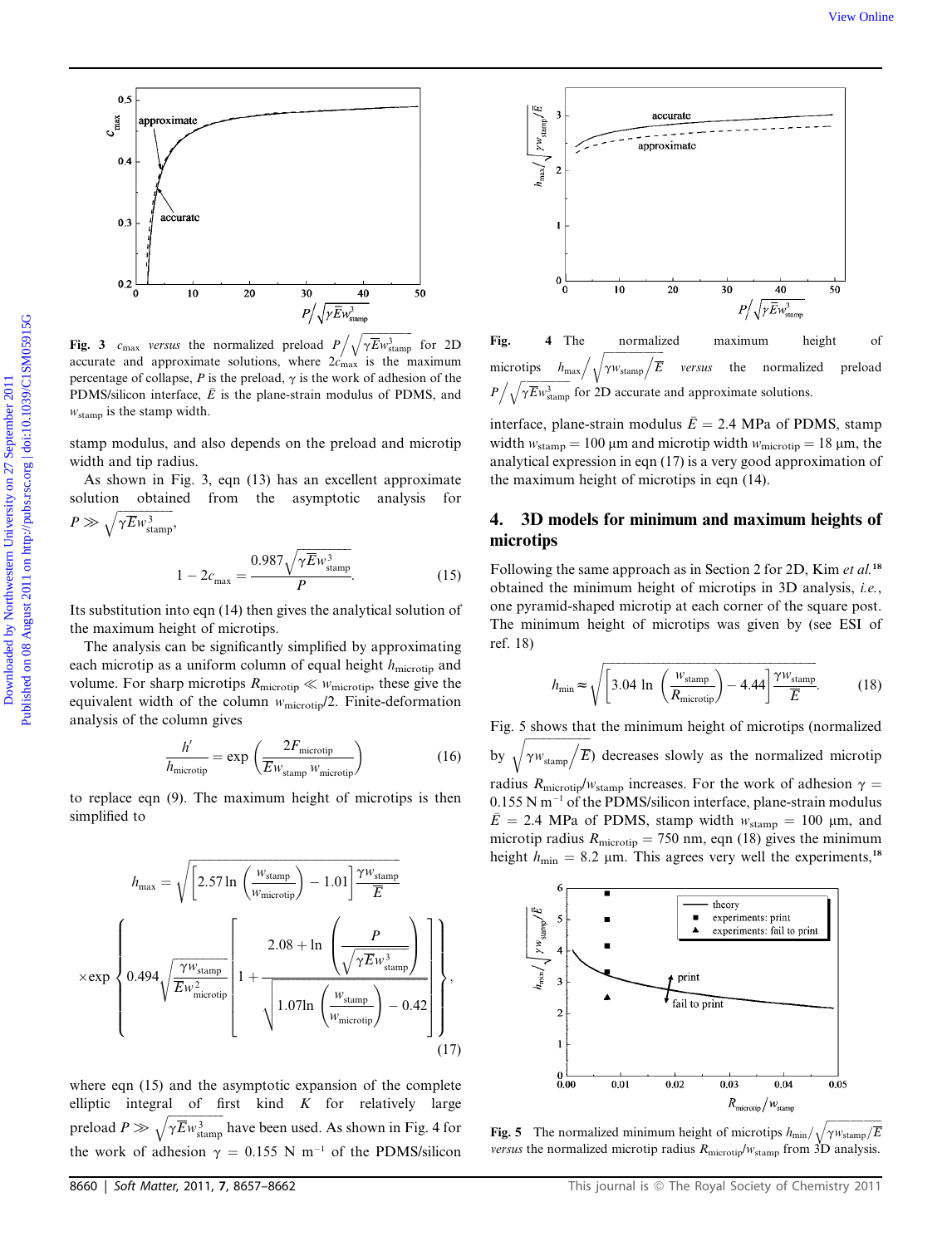

Fig. 6 The normalized maximum height of microtips  $h_{\text{max}}/\sqrt{\gamma w_{\text{stamp}}/E}$ *versus* the normalized preload  $P / \sqrt{\gamma E} w_{\text{stamp}}^3$  for several microtip-tostamp width ratios from 3D analysis.

which successfully printed silicon platelets on the receiver substrate for the microtip height  $h_{\text{microtip}} = 14.8, 12.7, 10.6$  and 8.5 µm, and failed to print for  $h_{\text{microtip}} = 6.4$  µm.

Kim *et al.*<sup>18</sup> established the governing equations for the maximum height of microtips in 3D analysis (one pyramidshaped microtip at each corner of the square post), but they only obtained numerical results. Following the same approach in Section 3 for 2D, we have obtained the analytical solution for the maximum height of microtips in 3D analysis as

$$
h_{\text{max}} = \sqrt{\left[5.14 \ln \left(\frac{w_{\text{stamp}}}{w_{\text{microtip}}}\right) - 1.75\right] \frac{\gamma w_{\text{stamp}}}{\overline{E}}}
$$

$$
\times \exp \left\{ 0.371 \sqrt{\frac{\gamma}{\overline{E}w_{\text{stamp}}}\left(\frac{w_{\text{stamp}}}{w_{\text{microtip}}}\right)^2} \right\}
$$

$$
\times \left[ 1 + \frac{2.08 + \ln \left(\frac{P}{\sqrt{\gamma \overline{E}w_{\text{stamp}}^3}}\right)}{\sqrt{2.14 \ln \left(\frac{w_{\text{stamp}}}{w_{\text{microtip}}}\right) - 0.73}} \right].
$$
(19)

Fig. 6 shows that the normalized maximum height of microtips,  $h_{\text{max}} / \sqrt{\gamma w_{\text{stamp}} / \overline{E}}$ , increases slowly with the normalized preload  $P / \sqrt{\gamma E} w_{\text{stamp}}^3$ . It also depends on the microtip-to-stamp width ratio  $w_{\text{microtip}}/w_{\text{stamp}}$  and  $\gamma/\bar{E}w_{\text{stamp}}$ , the latter is 0.00065 in Fig. 6 (for  $\gamma = 0.155$  N m<sup>-1</sup>,  $\vec{E} = 2.4$  MPa and  $w_{\text{stamp}} = 100$  um). As the microtin width decreases (w. s. by 100  $\mu$ m). As the microtip width decreases ( $w_{\text{microtip}}/w_{\text{stamp}}$ decreasing from 0.21 to 0.15 in Fig. 6), the maximum height of microtips increases rapidly.



Fig. 7 The normalized maximum height of microtips with a fixed tip angle  $(w_{\text{microtip}} = \sqrt{2})$ versus the normalized preload  $P / \sqrt{\gamma E_{W_{\text{stamp}}^3}}$  obtained from the analytical model and experiments.

The microtip width and height in experiments are related by  $w_{\text{microtip}} = \sqrt{2} h_{\text{microtip}}$  since the microtip angle is fixed.<sup>18</sup> Eqn (19) then becomes

$$
\frac{w_{\text{stamp}}}{h_{\text{max}}} \sqrt{\left[ 5.14 \ln \left( \frac{w_{\text{stamp}}}{h_{\text{max}}} \right) - 3.53 \right] \frac{\gamma}{\overline{E} w_{\text{stamp}}}}
$$

$$
\times \exp \left\{ 0.186 \sqrt{\frac{\gamma}{\overline{E} w_{\text{stamp}}}} \left( \frac{w_{\text{stamp}}}{h_{\text{max}}} \right)^2 \right\}
$$

$$
\times \left[ 1 + \frac{2.08 + \ln \left( \frac{P}{\sqrt{\gamma \overline{E} w_{\text{stamp}}^3}} \right)}{\sqrt{2.14 \ln \left( \frac{w_{\text{stamp}}}{h_{\text{max}}} \right) - 1.47}} \right] \right\} = 1, \qquad (20)
$$

which shows the normalized maximum height of microtips to depend only on  $\gamma/\bar{E}w_{\text{stamp}}$  and the normalized preload  $P / \sqrt{\gamma E w_{\text{stamp}}^3}$ . Fig. 7 compares the normalizedmaximum height of microtips in eqn (20) to the experimental data.<sup>18</sup> For  $\gamma$  =  $0.155$  N m<sup>-1</sup>,  $\bar{E} = 2.4$  MPa and  $w_{\text{stamp}} = 100$  µm, the maximum height of microtip is 13.2, 14.1 and 14.4  $\mu$ m for the preload  $P =$ 0.001, 0.003 and 0.005 N, respectively. This agrees very well the experiments,<sup>18</sup> which successfully picked up silicon platelets from the donor substrate for the microtip height  $h_{\text{microtip}} = 6.4, 8.5, 10.6$ and 12.7  $\mu$ m, and failed to pick for  $h_{\text{microtip}} = 14.8 \,\mu$ m for the same preloads  $P = 0.001, 0.003$  and 0.005 N, as shown in Fig. 7.

## 5. Concluding remarks

Eqn (18) and (19) provide simple analytical expressions of the minimum and maximum heights of microtips. The minimum height, normalized by the work of adhesion for PDMS/silicon interface, plane-strain modulus of PDMS and stamp width *via*  $\sqrt{\gamma w_{\text{stamp}}/\overline{E}}$ , depends only on the ratio of microtip radius to

stamp width. The maximum height shows a similar scaling law,

and also depends on the preload and microtip width. These